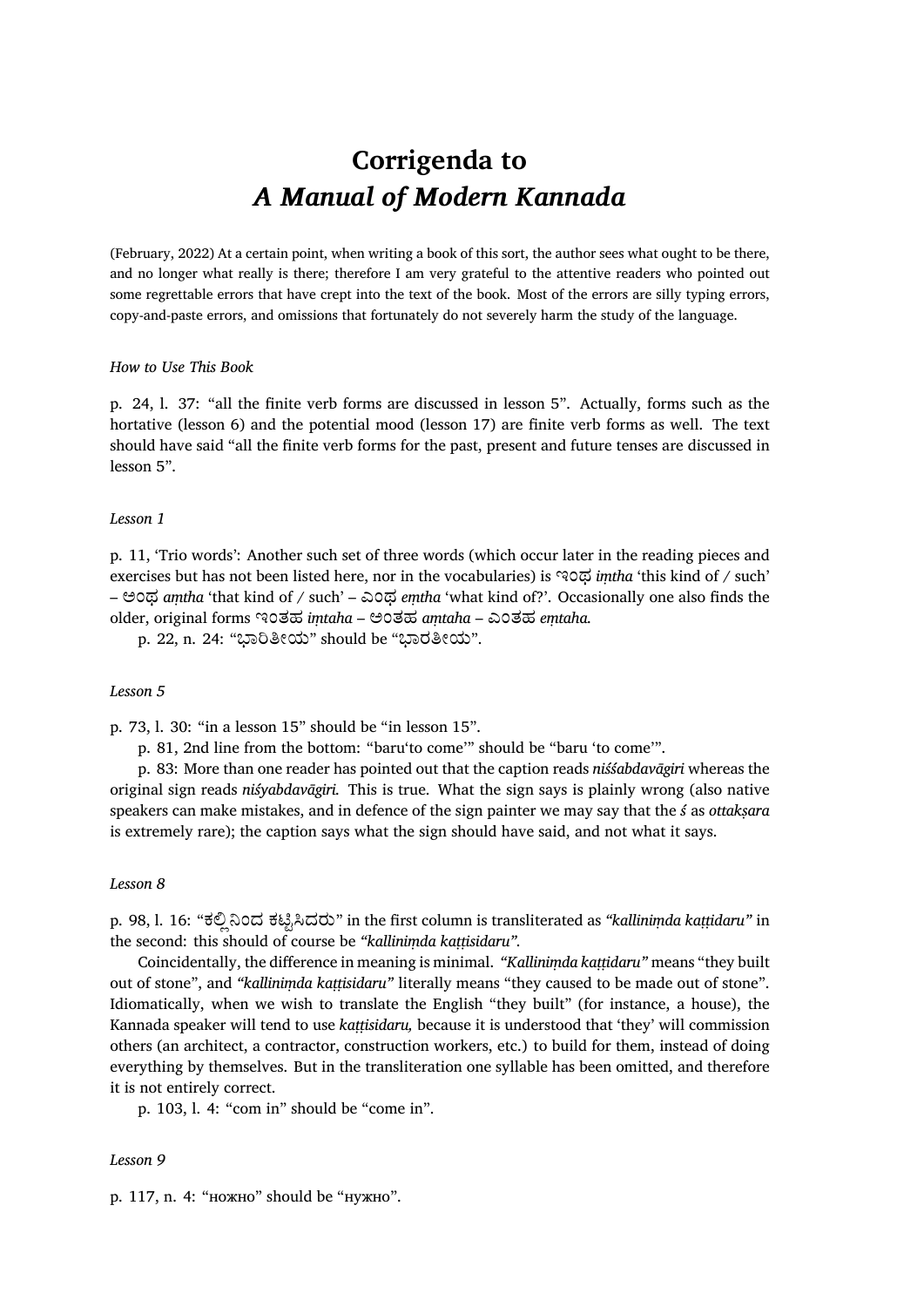p. 113, l. 9: "is written is written" should be "is written".

#### *Lesson 10*

p. 122, l. 7: "ಕಂಪು" should be "ಕೆಂಪು".

## *Lesson 11*

p. 143, l. 26: regrettably, the verb form ಮಾಡಿದ್ದಾಳೋ mādiddāļō 'has she done?' has not been discussed yet: it is a perfect (s. lesson 12, p. 151).

p. 144, l. 18: "Temple Street" should be "Car Street".

## *Lesson 13*

p. 162, l. 15: *"gamisu"* should be *"gamanisu".* (The uncommon verb *gamisu* also exists, but means 'to go'. The Kannada word *gamana* is a Sanskrit loanword, but with a semantic shift: a 'going' in the sense of 'letting one's attention go somewhere'.)

#### *Lesson 14*

p. 171, l. 410: "We have already come cross" should be "We have already come across".

p. 175, l. 13-14: More accurately, the 'long-winded' version of the end of the story should include the information that Caṃdru is a shopkeeper, so it ought to be *"[. . .] alli aṃgaḍiyavanāda Caṃdru sikka",* "[*. . .*] I met shopkeeper Caṃdru there".

# *Lesson 15*

p. 189, l. 5-6, column 2: *"nāvu nāḷe patravannu bareyalilla"* should be *"nāvu nenne patravannu bareyalilla",* as in the Kannada script in the first column (a copy-and-paste error from p. 187). p. 190, l. 12-13:

| ನಾನು                    | nānu vidyārthiyāgiruvudilla I will not be a student ('I |                        |
|-------------------------|---------------------------------------------------------|------------------------|
| ವಿದ್ಯಾರ್ಥಿಯಾಗಿರುವುದಿಲ್ಲ |                                                         | will not have become a |
|                         |                                                         | student')              |

(A copy-and-paste error from three lines above in the text.)

*Lesson 16*

p. 202, l. 7:

ಶುಕ್ರವಾರ *śukravāra* Friday

(Another copy-and-paste error, from the line immediately above it.)

*Lesson 17*

p. 212, bottom two lines, columns 1-3: